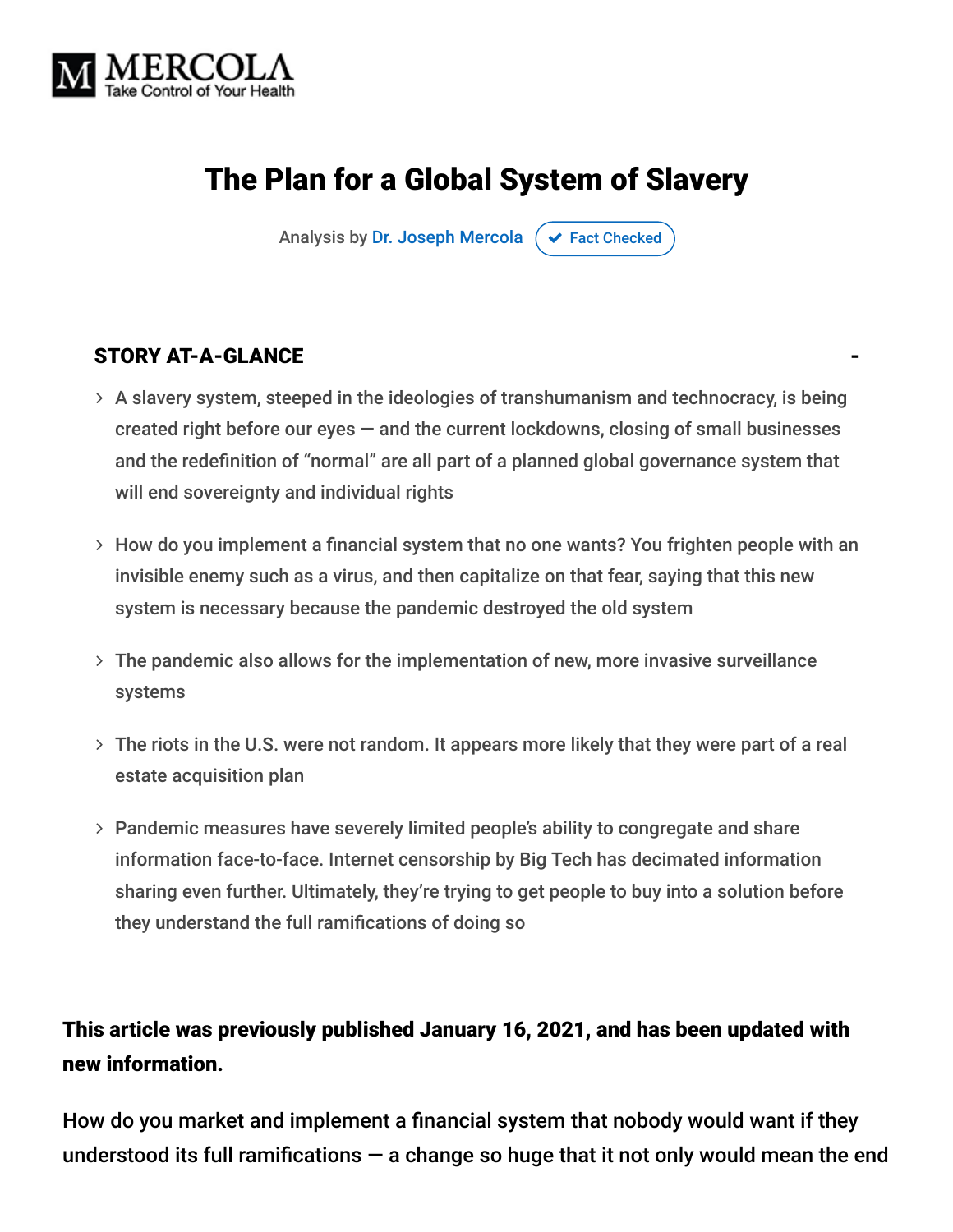of currency as we know it, but a total revision of sovereignty and individual rights?

In the interview above, which is part of the full-length documentary, "Planet Lockdown," 1 financial guru Catherine Austin Fitts  $-$  publisher of The Solari Report<sup>2</sup>  $-$  describes the complicated, "messy" plan to use the current health care crisis to engineer a total remake of world currencies and our entire way of life.

Comparing the move to herding sheep to a slaughterhouse, Fitts explains how the pandemic is lining people up to depend on their governments for protection from an invisible enemy (COVID-19) and then using fear to keep people from living what once was considered a normal life.

The herd mentality includes encouraging debt entrapment to the point that people become desperate for any type of cash flow that can help them meet their day-to-day living expenses, until they willingly give up their rights in exchange for any relief offered to them.

The bottom line is that a slavery system, steeped in the ideologies of transhumanism and technocracy, is being created right under the noses of the people of the world  $-$  and the current lockdowns, closing of small businesses and the redefinition of "normal" are all part of a planned global governance system that will end sovereignty and individual rights, unless it's stopped now.

## The End of Currencies

As explained by Fitts, the central banks are currently working to bring a new economic transaction system online. This would be CBDCs, aka central bank digital currencies. This is one of the reasons why I strongly believe that holding crypto assets could serve to protect you from their plan. Not only will they appreciate by anywhere from 10 to 100 times, but they are decentralized and can immunize you and your family against this nefarious plan.

However, the new system is not yet fully ready, so while they're speeding up the roll-out of that system  $-$  which Fitts describes as "the end of currencies"  $-$  they're also trying to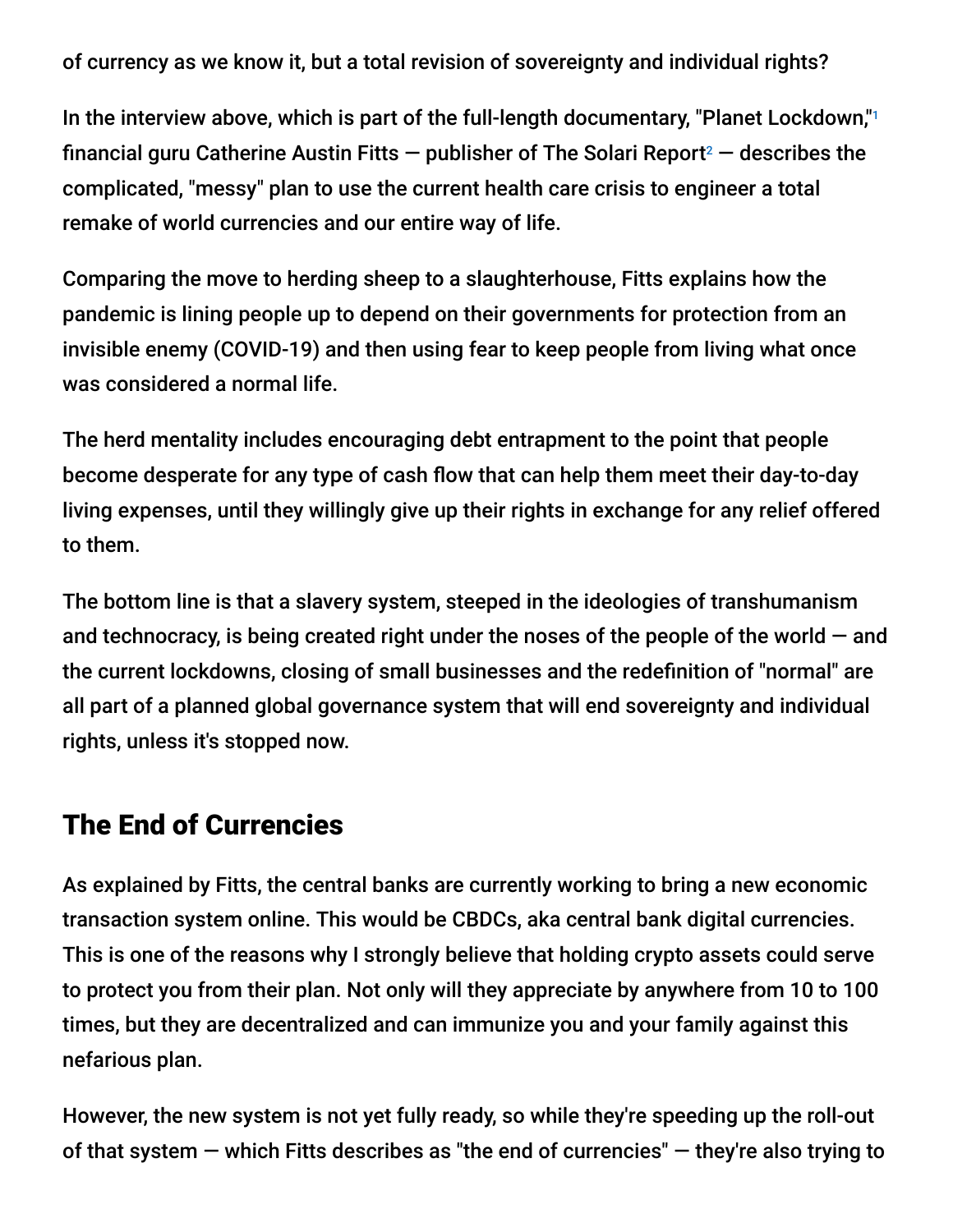extend the life of the current system, which is crashing.

The problem, as mentioned earlier, is how do you implement a financial system, globally, no less, that no one wants? You frighten people with an invisible enemy such as a virus, and then capitalize on that fear, saying that this new system is necessary because the pandemic destroyed the old system.

The pandemic also allows for the implementation of new, more invasive surveillance systems. There's the tracking and tracing of infections, of course, but that's not all. As noted by Fitts, "If you can get people to do their work and education online, you can listen to everything they're saying."

Already, pandemic measures have severely limited people's ability to congregate and share information face-to-face. Internet censorship by Big Tech has decimated information sharing even further. Ultimately, what they're trying to do is get people to buy into a solution before they understand the full ramifications of doing so.

# The Central Bank Digital Currency

So, what is this new system? Importantly, it's a transaction system that is not based on currency in the way we know it. As explained by Fitts, it's a social control system. By removing paper currency and replacing it with an all-digital central bank digital currency (CBDC), your ability to engage in transactions can be turned on and off.

An August 13, 2020, article<sup>3</sup> on the Federal Reserve website discusses the supposed benefits of a CBDC. There's general agreement among experts that most major countries will implement CBDC within the next two to four years. Many assume these new CBDCs will be very similar to existing cryptocurrencies, but that's not the case.

Everything you buy and sell will be monitored, and punishment can be meted out if a transaction, your behavior or even your thoughts are deemed undesirable. As explained by Fitts, the transhumanist agenda is also part of this. For example, through the use of injections or some other means of getting biosensors into you, your actual physical body will be connected, literally, to the financial system.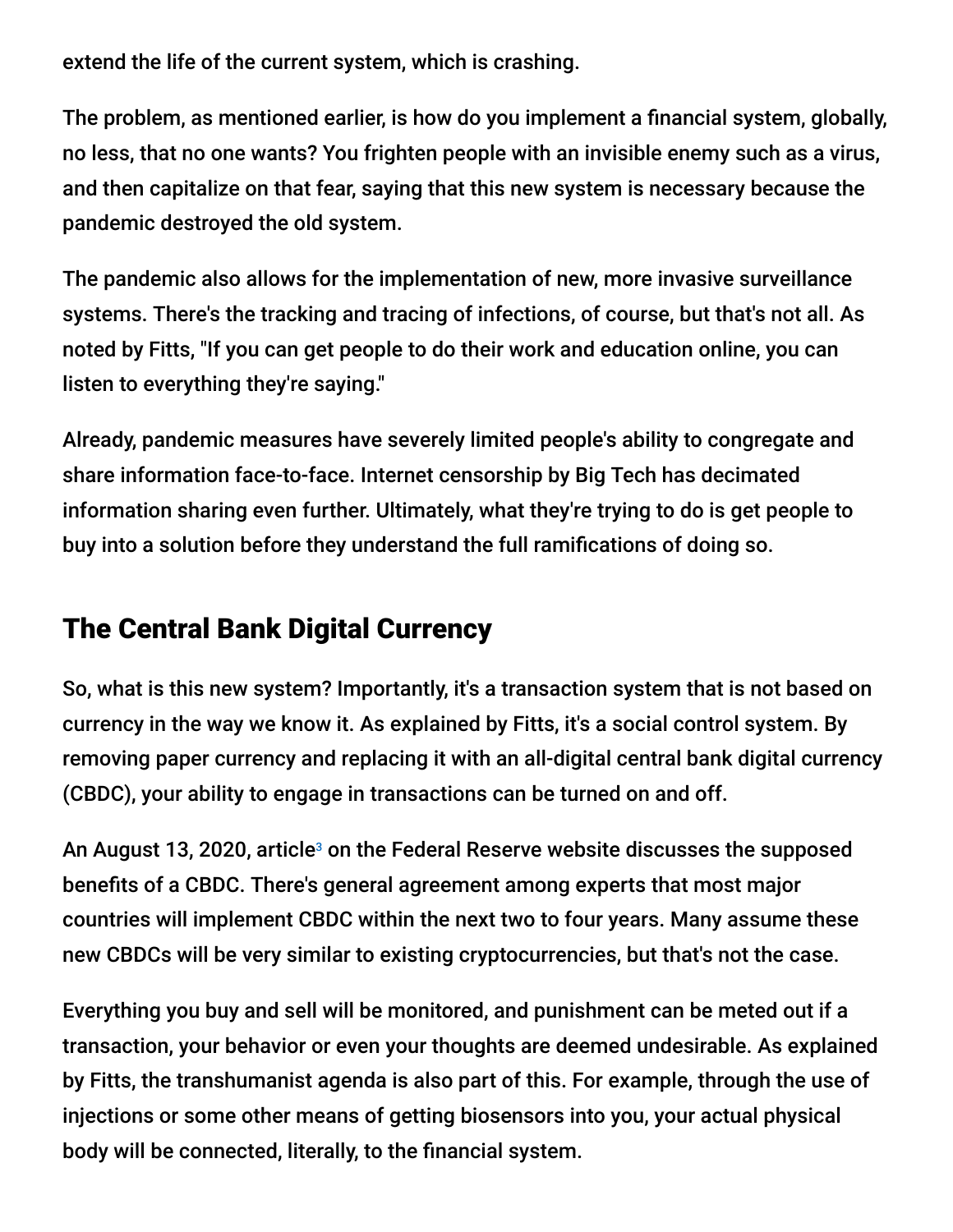Already, there are four pilot CBDC programs underway at the People's Bank of China, the Eastern Caribbean Central Bank, the Bank of Korea and Sveriges (Sweden's) Riksbank. The Sand Dollar CBDC project in the Bahamas is already live.<sup>4</sup> As noted in a December 30, 2020, article on Coindesk.com: 5

*"2021 will … see many central banks continue to step up their development efforts … CBDC research and design efforts have grown strongly throughout 2020. The European Central Bank (ECB) is intensifying its work on a digital euro, while … the U.S. Federal Reserve system is in the midst of a number of research projects, among others partnering with MIT's Digital Currency Initiative."*

### What Have the Lockdowns Achieved?

According to Fitts, the purpose behind the lockdowns is to dramatically centralize economic and political control. In short, the aim of the lockdowns is to make people dependent on government aid by destroying their ability to earn an independent income. She gives the following example:

*"We have 100 small businesses on Main Street in a community. You declare them nonessential, shut them down, [and] suddenly Amazon, Walmart and the big box stores can come in and take away all the market shares.*

*The people on Main Street have to keep paying off their credit cards or their mortgage, so they're in a debt trap, and they're desperate to get cash flow to cover their debts and day-to-day expenses.*

*In the meantime, you have the federal reserve institute a form of quantitative easing where they're buying corporate bonds and the guys who are taking up the market share can basically finance at 0% to 1%, while everybody on Main Street are paying 16% to 17% interest on their credit cards without income. So, basically, you've got them over the barrel and you can take away their market share …"*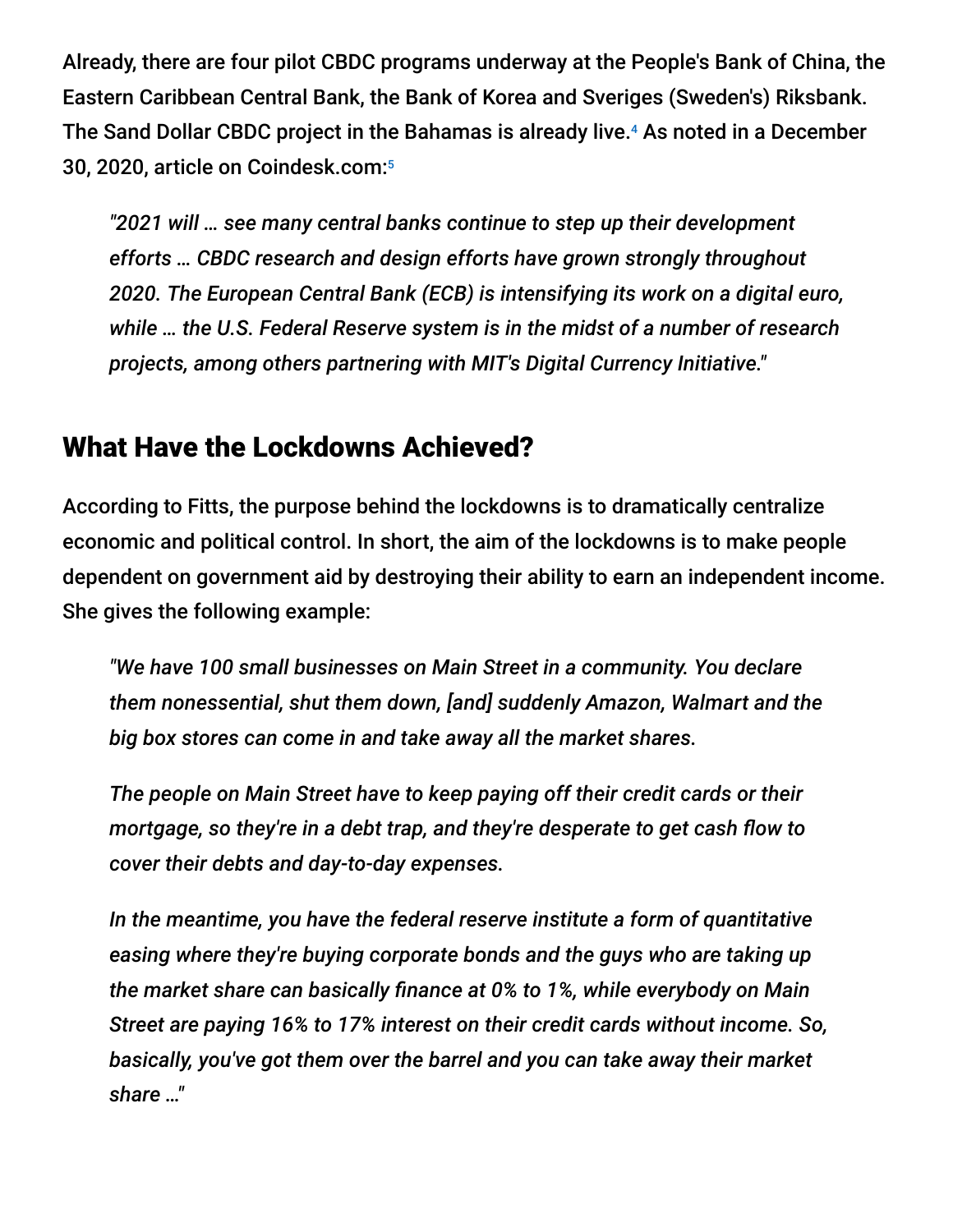## A War Like No Other

Without doubt, this is an economic war on the working class. Since the beginning of the pandemic around March 2020, the greatest transfer of wealth has taken place, from the middle class to the wealthiest among us. Back in August 2020, Bloomberg reported 6 that more than half of all small business owners feared their businesses wouldn't survive. They were right.

According to a September 2020 economic impact report<sup>7</sup> by Yelp, 163,735 U.S. businesses had closed their doors as of August 31, 2020, and of those, 60% — a total of 97,966 businesses  $-$  were permanent closures. $8$  Meanwhile, the collective wealth of 651 billionaires in the U.S. has risen by more than 36% (\$1 trillion) since the beginning of the pandemic. 9

As noted by Frank Clemente, executive director of Americans for Tax Fairness, "Never before has America seen such an accumulation of wealth in so few hands."10 A December 14, 2020, article<sup>11</sup> in The Defender reviews who has benefited from pandemic measures the most, from the finance and tech industries to the pharmaceutical and military-intelligence sectors.

*"I would describe COVID-19 as … the institution of the control necessary to convert the planet from democratic processes to technocracy,"* Fitts says. *"What we're watching is a change in control, and the engineering of new control systems. Think of this as a coup d'état."*

Essentially, the virus will be blamed for all our economic devastation, from the erosion of our social security funds to the empty coffers in the treasury, and the answer will be to transition into this technocratic control system disguised as a new, more convenient financial transaction system.

# Riots as a Real Estate Acquisition Plan

In her interview, Fitts also explains research done by her team that shows the rioting that occurred in 2020 primarily occurred in opportunity zones in cities that have a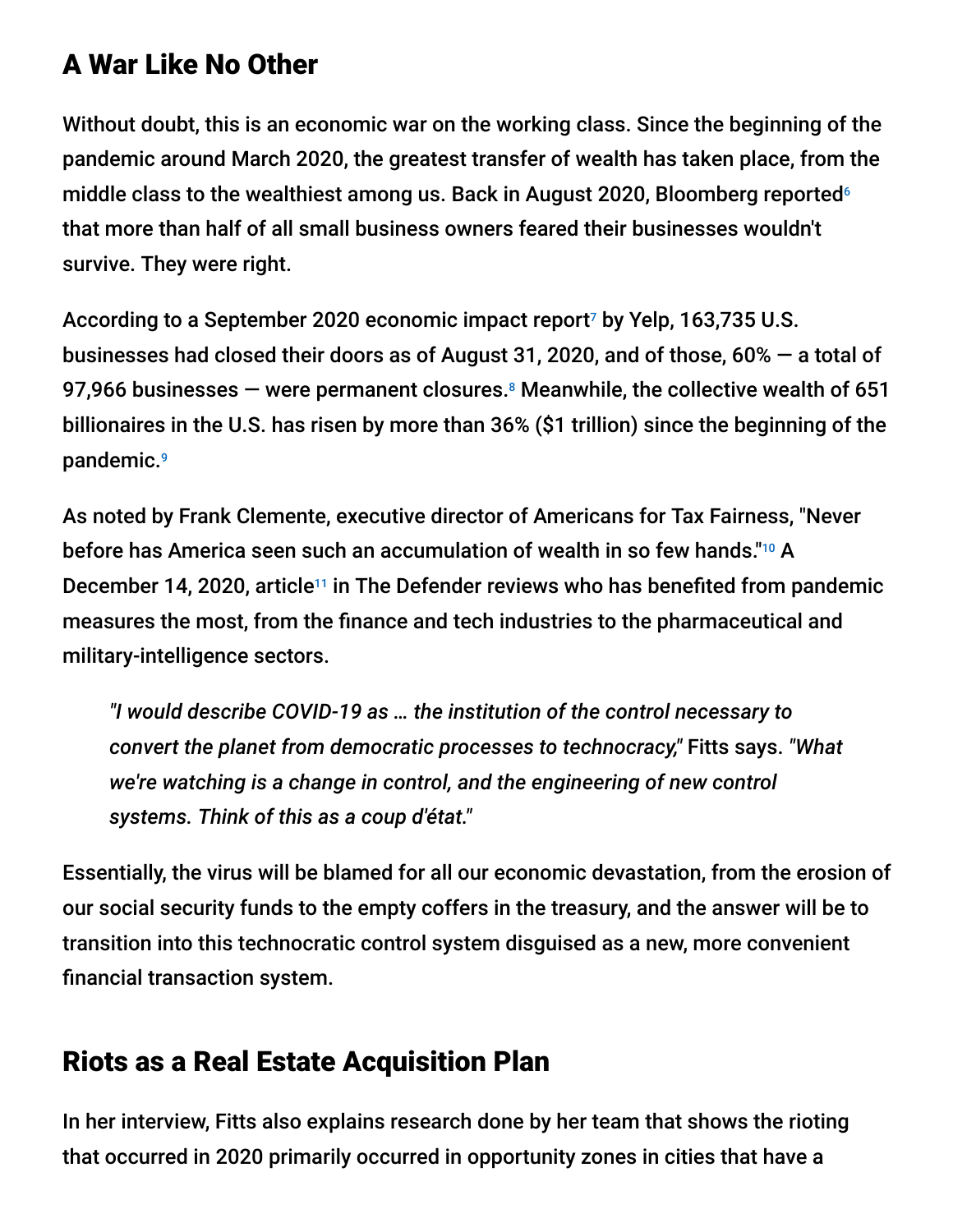central bank location. The U.S. Economic Development Administration describes opportunity zones as "an economically-distressed community where private investments, under certain conditions, may be eligible for capital gain tax incentives." $^{\scriptscriptstyle\rm 12}$ 

Fitts is a bit blunter in her description, saying opportunity zones are a tax shelter mechanism that allows wealthy individuals to avoid capital gains tax when selling off stock. By rolling the proceeds over into opportunity zone investments, they can avoid paying capital gains tax. "So, this is fantastically profitable," she says, adding:

*"When I first saw how all the buildings and businesses destroyed … were right at the bottom of the opportunity zone, I started to laugh and I said, 'I was assistant secretary of housing. That's not a riot pattern, that's a real estate acquisition plan.'"*

Essentially, by shutting down private businesses in the opportunity zones, and then looting and literally burning them to the ground in some cases, those businesses and buildings can be bought up for next to nothing. "It's called disaster capitalism," Fitts says.

Now, 34 of the 37 U.S. cities that have a federal reserve bank branch were destroyed by riots. Why is this important? Because now that real estate can be bought on the cheap, and be rebuilt with smart technology  $-$  a necessity for a well-functioning technocratic system — built in.

*"This makes building out the smart cities around the federal reserve banks much cheaper,"* Fitts explains, *"which I assume you'll want to do if you're going to come out with a [central bank] crypto system."*

# From Freedom to Digital Slavery

As mentioned earlier, the transhumanist agenda is part and parcel of technocracy. The basic idea is to insert biosensors into everyone, which Fitts says can be equated to an operating system, which is then connected to the cloud and other digitized systems, such as the health care and financial systems. Fitts explains: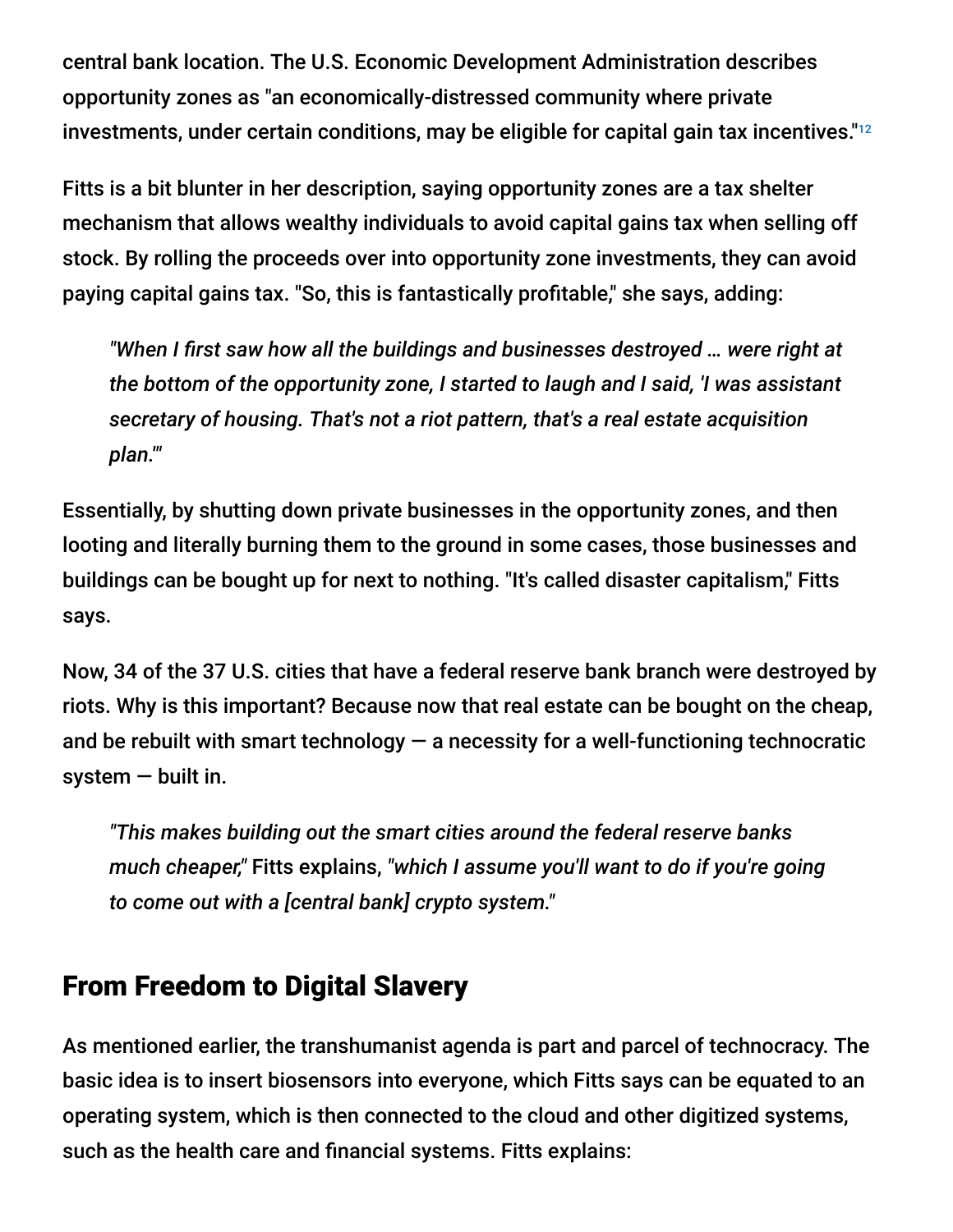*"You're basically talking about being able to digitally identify and track people in connection with their financial transactions. So, it's a world of zero privacy. But more importantly … if you then institute one or more central bank cryptos, you're now talking about a system where every central bank in the world can shut you off individually from transacting if they don't like the way you're behaving.*

*Many people are familiar with the social credit system in China. It's very similar. If you install a smart grid into their car, their community, and now literally in their body, you have 24/7 surveillance and if people don't do what you say and behave the way you want, you can shut off their money.*

*You also have spatial control. If you say people cannot travel more than 5 miles, that's it, because they're in a complete digital control system … So, this system comes with control of not only your ability to transact financially … but also very sophisticated mind control through the media and those cloud connections.*

*So, transhumanism and technocracy go hand-in-hand. I would describe this as a slavery system. We're talking about shifting out of freedom where we have freedom to roam and say what we want, to a complete control system 24/7."*

### Human Resource Management

As explained by Fitts, the technocratic view of humanity is very different from the view most of us have of what it means to be human. Most will probably agree with Fitts, who believes humans are sovereign beings who are free by divine authority. This is the view enshrined in the U.S. Constitution and Bill of Rights.

Technocracy, on the other hand, views humans as a natural resource, no different from an oil deposit or livestock, and they are to be used as such. Humans may be more or less efficient than a robot, for example, depending on the job at hand, and efficiency trumps humanity.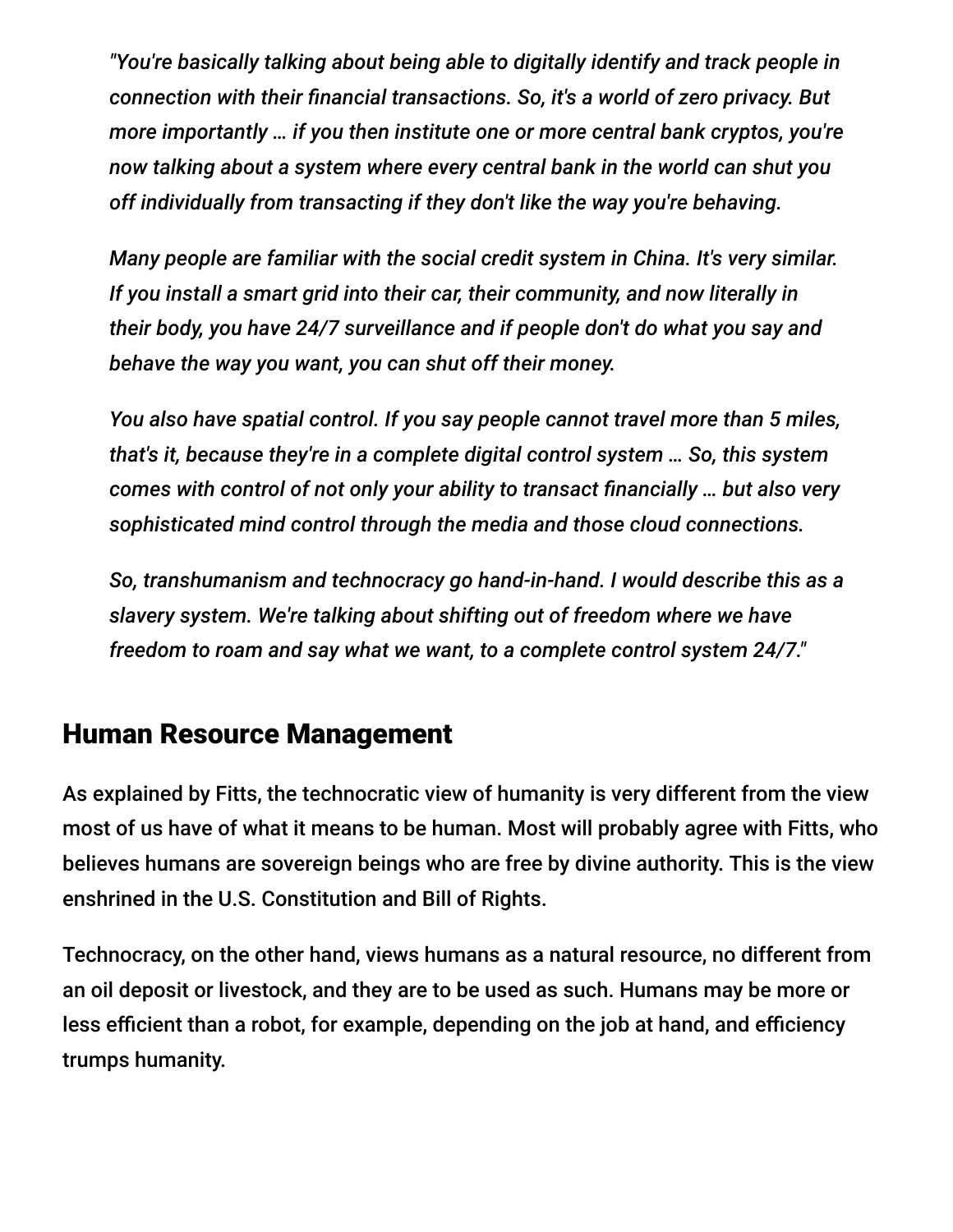# **<sup>66</sup>** We're talking about a world where most people are under 24/7 surveillance and then their financial **under 24/7 surveillance and then their financial incentives and their financial power are related to how well-behaved they are. ~ Catherine Austin Fitts"**

To minimize problems within this human resource management system, there needs to be maximum compliance with minimal effort, and this is where social engineering through media propaganda (brainwashing), censorship and artificial intelligence comes in. For the most part, once fully implemented, the control system will be fully automated.

If you miss your vaccination date, for example, the system will know and access to banking might be cut off until it registers that you got your shot. There doesn't even need to be another human involved, because your physical body, health records, geolocation, activities and financials are all connected and trackable in real time by artificial intelligence-driven software that analyzes everything you do.

*"The Chinese have a system called the social credit system and it's very much tied in with their financial transactions and different abilities — travel and [being able to do] other things — through their behavior …*

*We're talking about a world where most people are under 24/7 surveillance and then their financial incentives and their financial power are related to how wellbehaved they are.*

*I would describe it essentially as a slavery system, because there's no personal freedom. So, to a certain extent, what technocracy will do is turn us into a similar type of system as the Chinese social credit system."*

According to Fitts, the technocrats don't even think of themselves as being part of humanity anymore. They see themselves as separate and superior to the rest of us. And, in the future, they undoubtedly will be, as medical advancements and life extension technology are perfected.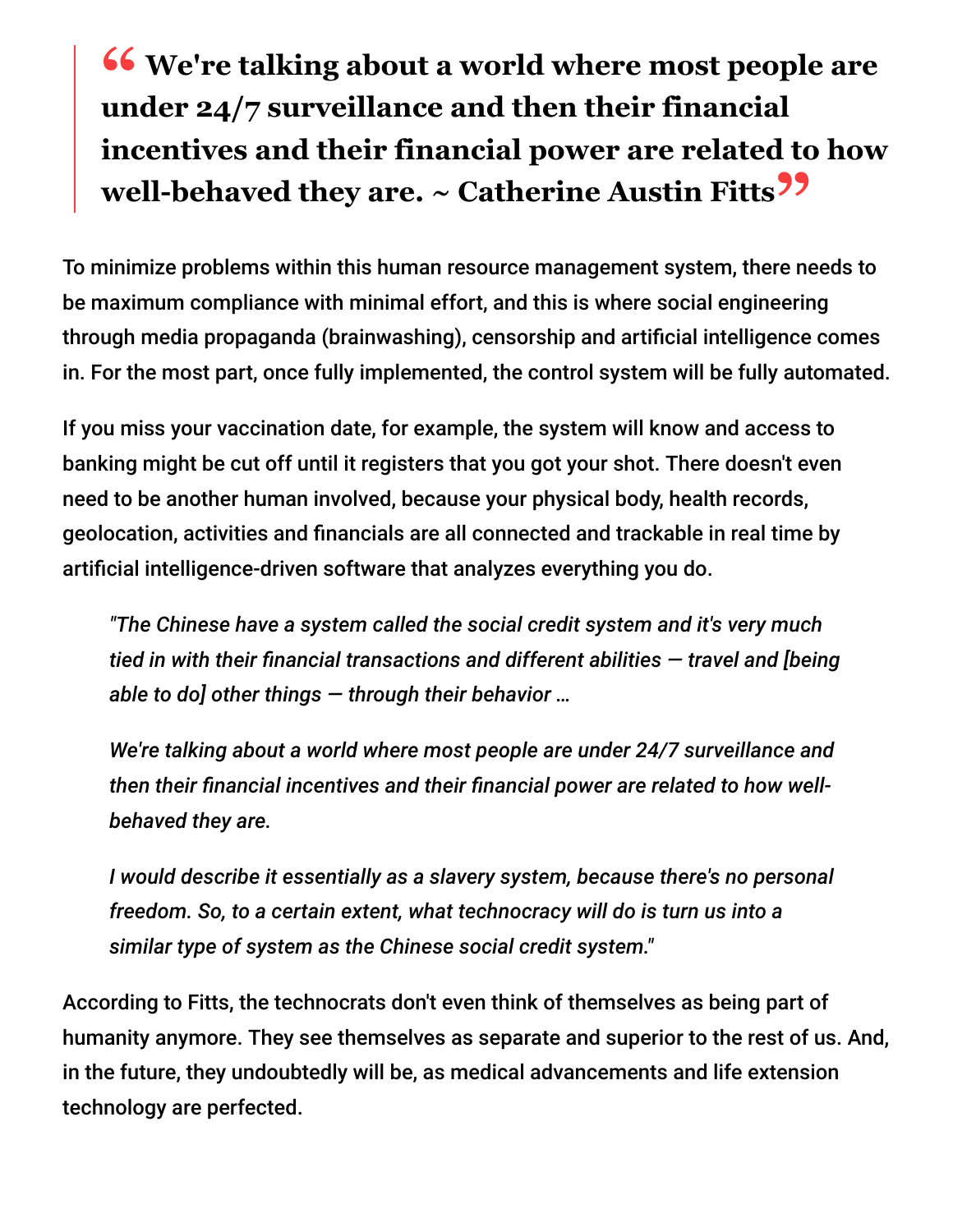### Transparency Is the Answer

The good news is that while the trap has been sprung, the door has not yet closed. And, as Fitts notes, "transparency can blow the game." If enough people end up understanding what's really going on and what the goal of this "Great Reset" is, they won't be able to implement it.

The technocratic elite need us all to passively acquiesce, because there are far more of us than there are of them. Again, that's what the pandemic measures are achieving. We're growing to accept work and travel restrictions. We're growing to accept government telling us where and how we can celebrate holidays, and with whom. All of this would have been unthinkable a mere year ago. But we cannot let this acceptance continue to grow.

As noted by Fitts, slavery is the most profitable business in the history of the world, and with modern technology, complete control is now possible. Any and all rebellion can be quenched. Technology also allows a much smaller group of people to wield tremendous power over the masses.

That said, it's crucial to realize that we are actually the ones financing and helping build the very control system that is meant to enslave us. We work for companies that are building the system. We buy products from them, which allows them to generate the needed revenue. If we stop buying their products and we stop working for them, they cannot build the system.

*"The solution is for everyone to come clean,"* Fitts says. *"You're either for the transhumanist slavery system, or you're for a human system. If you're for a human system, then you're going to have to find a way to make money, and engage socially, in the human system, and stop building a transhuman system …*

*Don't help the government build Operation Warp Speed. Don't help [Big Tech] figure out how to inject nanoparticles into your body and hook them up to the cloud. Don't help Big Pharma make injections that are poisoning American children to death.*